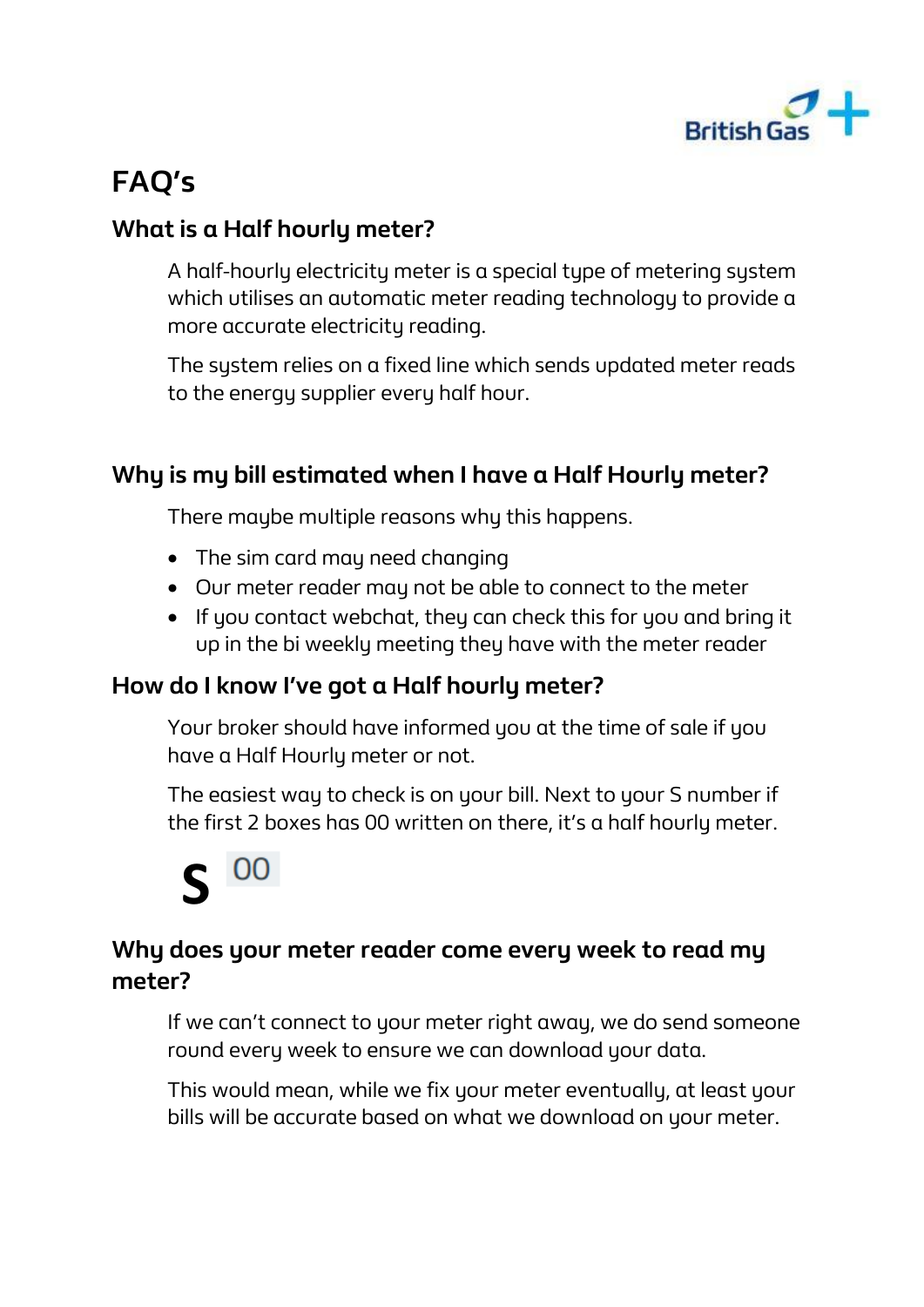

### **I can't provide a meter reading, why?**

When you join BG PLUS, your data from your meter starts at 0. Half an hour later your meter provide us with the amount you have used and continues to do this every half hour. We get sent the data from your meter once a month.

#### **How do I check how much data I have used in a month?**

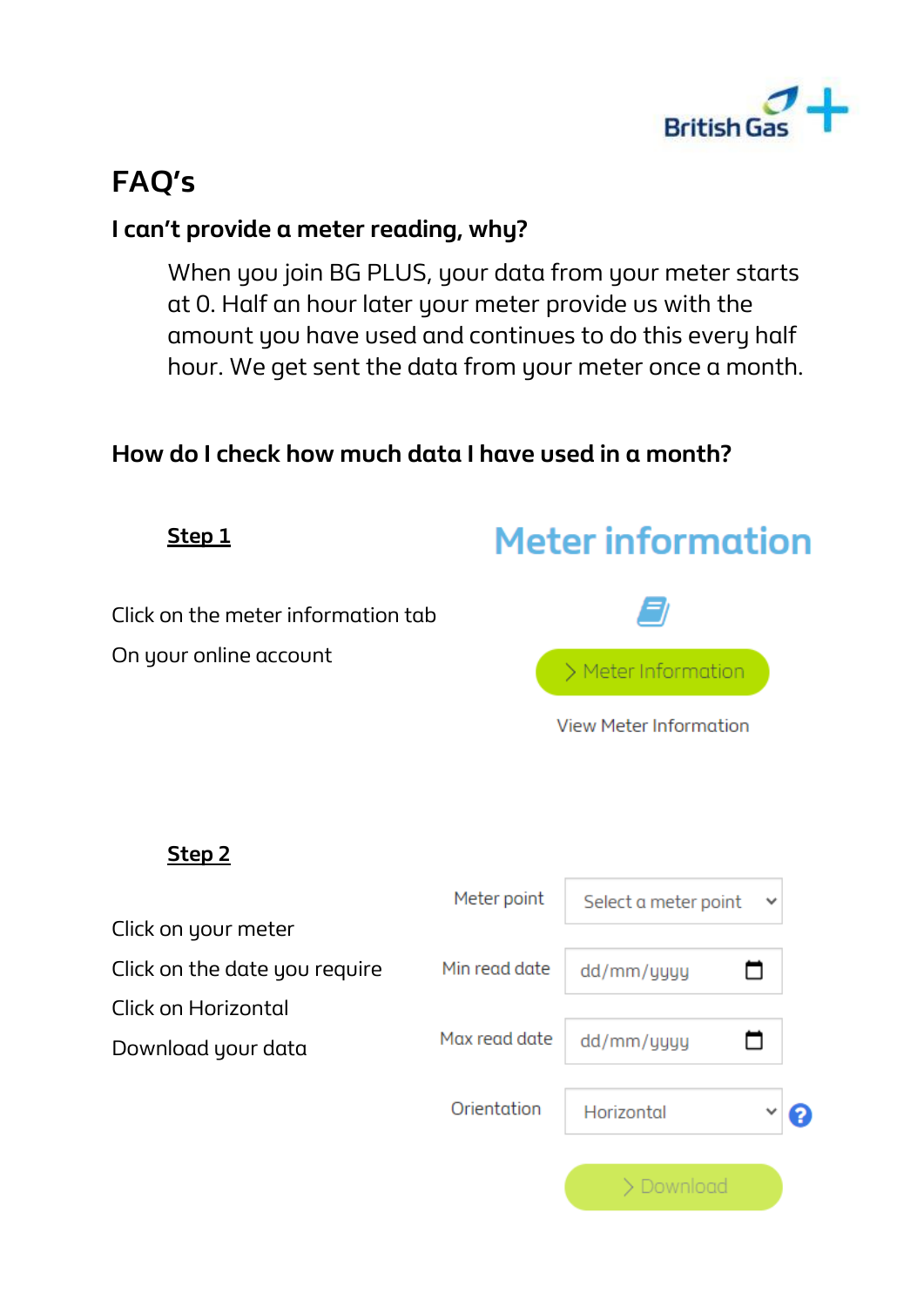

## **How often do I get my bills?**

You should get your bills once a month around the 12-16th of each month depending on when we get your data sent to us

## **Its been one month since I joined and not had a bill, why?**

Your first bill will be 40 days after you join us.

# **What is an Availability charge A.K.A capacity charge?**

Capacity charges are for reserved energy. It is charged by the Distribution Network Operator (DNO) for reserving capacity on the electricity network for your business demands. The Capacity charge is measured in KVA, and is also known as the Availability charge

#### **What's a KVA?**

The amount of capacity reserved on the power network for your use at a point in time (Authorised Supply Capacity) is measured in KVA - basically having the privilege of having power saved for you during peak hours

## **Who sets my KVA amount?**

Your DNO (distribution network operator). It is so important to have a relationship with your DNO to ensure your KVA amount is correct to your usage. If there is a dramatic increase or decrease to your consumption, they need to be notified to ensure your KVA is correct for you

#### **How do I contact them?**

To obtain the DNO's number please use : [https://www.energynetworks.org/operating-the-networks/whos](https://www.energynetworks.org/operating-the-networks/whos-my-network-operator)[my-network-operator](https://www.energynetworks.org/operating-the-networks/whos-my-network-operator)

# **Can I pay BACS, Cash, Cheque or have a payment plan?**

No, all our contracts are strictly Variable Direct debit only